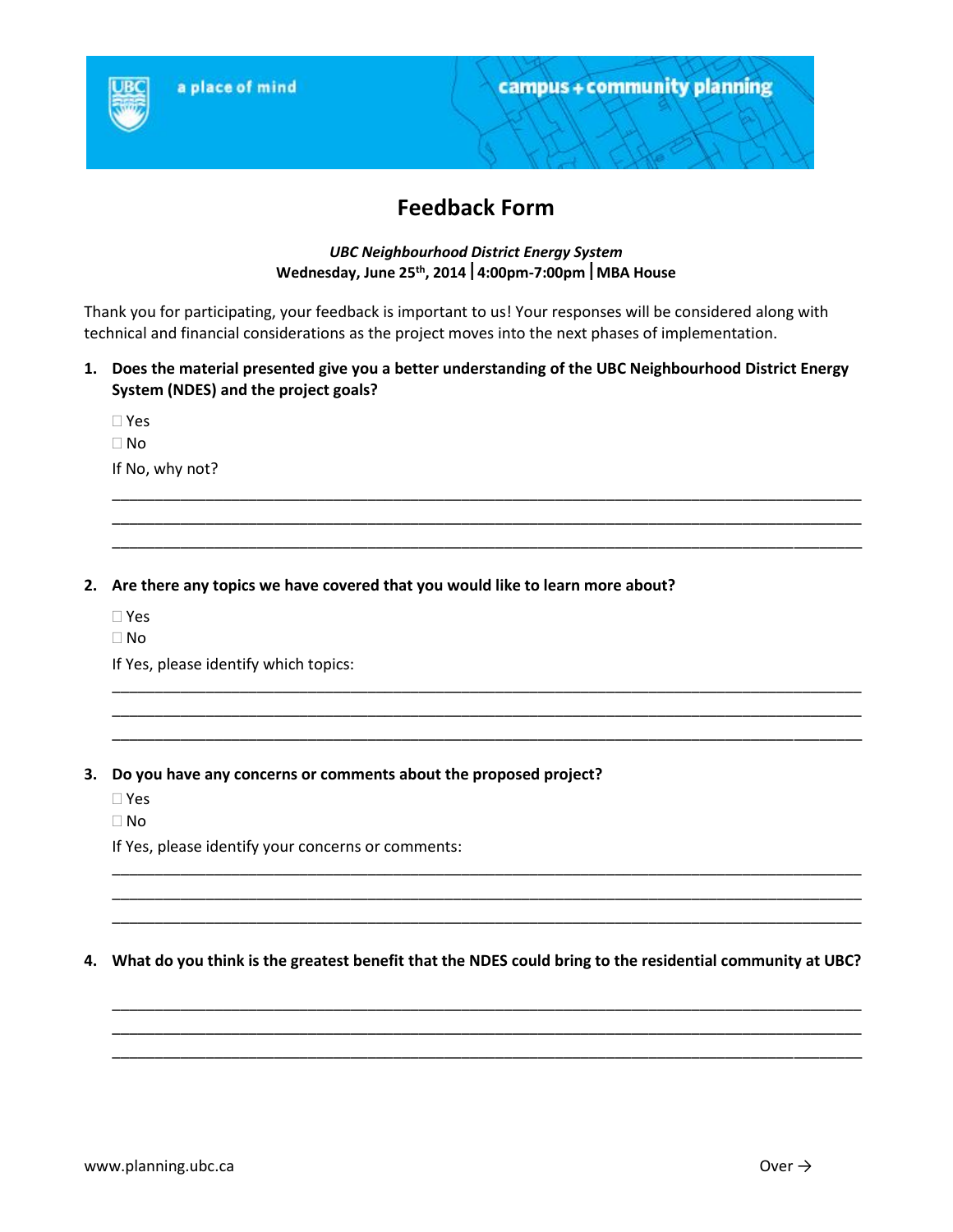

**5. Do you prefer the West Temporary Energy Centre (TEC) to A) be displayed prominently as a landmark feature or B) blended into the surrounding natural landscape?**

*Please note the pictures below are examples only, and do not necessarily represent what the TEC will look like.*

 $\Box$  A – Displayed as prominent landmark, as pictured in the below example.



 $\square$  B – Blended into natural landscape, as pictured in the below example.



\_\_\_\_\_\_\_\_\_\_\_\_\_\_\_\_\_\_\_\_\_\_\_\_\_\_\_\_\_\_\_\_\_\_\_\_\_\_\_\_\_\_\_\_\_\_\_\_\_\_\_\_\_\_\_\_\_\_\_\_\_\_\_\_\_\_\_\_\_\_\_\_\_\_\_\_\_\_\_\_\_\_\_\_\_\_\_\_ \_\_\_\_\_\_\_\_\_\_\_\_\_\_\_\_\_\_\_\_\_\_\_\_\_\_\_\_\_\_\_\_\_\_\_\_\_\_\_\_\_\_\_\_\_\_\_\_\_\_\_\_\_\_\_\_\_\_\_\_\_\_\_\_\_\_\_\_\_\_\_\_\_\_\_\_\_\_\_\_\_\_\_\_\_\_\_\_ \_\_\_\_\_\_\_\_\_\_\_\_\_\_\_\_\_\_\_\_\_\_\_\_\_\_\_\_\_\_\_\_\_\_\_\_\_\_\_\_\_\_\_\_\_\_\_\_\_\_\_\_\_\_\_\_\_\_\_\_\_\_\_\_\_\_\_\_\_\_\_\_\_\_\_\_\_\_\_\_\_\_\_\_\_\_\_\_ \_\_\_\_\_\_\_\_\_\_\_\_\_\_\_\_\_\_\_\_\_\_\_\_\_\_\_\_\_\_\_\_\_\_\_\_\_\_\_\_\_\_\_\_\_\_\_\_\_\_\_\_\_\_\_\_\_\_\_\_\_\_\_\_\_\_\_\_\_\_\_\_\_\_\_\_\_\_\_\_\_\_\_\_\_\_\_\_

Neither option

Do you have any other suggestions or comments about the appearance of the TEC?